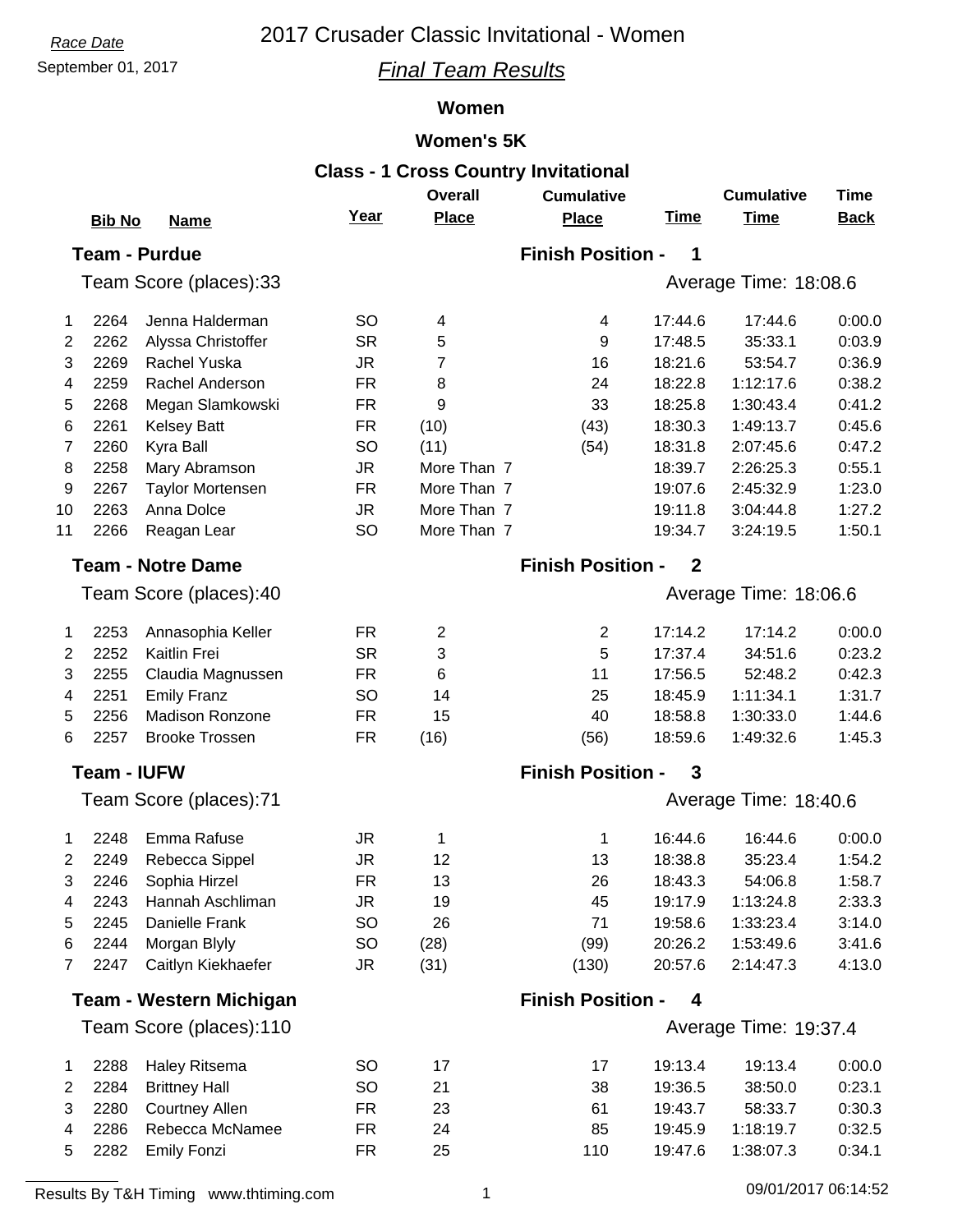# *Race Date* 2017 Crusader Classic Invitational - Women

## September 01, 2017 *Final Team Results*

## **Women**

## **Women's 5K**

|                                |               |                         |             |                          | <b>Class - 1 Cross Country Invitational</b> |                       |                       |             |
|--------------------------------|---------------|-------------------------|-------------|--------------------------|---------------------------------------------|-----------------------|-----------------------|-------------|
|                                |               |                         |             | <b>Overall</b>           | <b>Cumulative</b>                           |                       | <b>Cumulative</b>     | <b>Time</b> |
|                                | <b>Bib No</b> | <b>Name</b>             | <u>Year</u> | <b>Place</b>             | <b>Place</b>                                | <b>Time</b>           | <b>Time</b>           | <b>Back</b> |
| <b>Team - Western Michigan</b> |               |                         |             | <b>Finish Position -</b> | 4                                           |                       |                       |             |
| Team Score (places):110        |               |                         |             |                          |                                             | Average Time: 19:37.4 |                       |             |
| 6                              | 2285          | Autumn Lewis            | <b>SO</b>   | (27)                     | (137)                                       | 20:20.7               | 1:58:28.0             | 1:07.2      |
| 7                              | 2283          | Mattie Goodwin          | <b>SO</b>   | (29)                     | (166)                                       | 20:35.7               | 2:19:03.8             | 1:22.3      |
| 8                              | 2281          | Kayla Dominguez         | <b>SR</b>   | More Than 7              |                                             | 22:02.7               | 2:41:06.6             | 2:49.3      |
| 9                              | 2287          | <b>Charlotte Ramser</b> | <b>FR</b>   | More Than 7              |                                             | 22:56.6               | 3:04:03.2             | 3:43.1      |
| <b>Team - Valparaiso</b>       |               |                         |             | <b>Finish Position -</b> | 5                                           |                       |                       |             |
|                                |               | Team Score (places):122 |             |                          |                                             |                       | Average Time: 20:11.2 |             |
| 1                              | 2273          | Kim Heiny               |             | 18                       | 18                                          | 19:15.9               | 19:15.9               | 0:00.0      |
| $\overline{2}$                 | 2271          | Sarah Caesar            | <b>FR</b>   | 20                       | 38                                          | 19:28.1               | 38:44.0               | 0:12.2      |
| 3                              | 2272          | Katherine Germann       |             | 22                       | 60                                          | 19:39.6               | 58:23.7               | 0:23.7      |
| 4                              | 2276          | Kate Mitchell           |             | 30                       | 90                                          | 20:52.9               | 1:19:16.6             | 1:37.0      |
| 5                              | 2278          | Olivia Recker           | <b>FR</b>   | 32                       | 122                                         | 21:39.4               | 1:40:56.1             | 2:23.5      |
| 6                              | 2270          | Nicole Berneche         |             | (33)                     | (155)                                       | 21:41.1               | 2:02:37.3             | 2:25.2      |
| $\overline{7}$                 | 2275          | Celia McGhiey           |             | (34)                     | (189)                                       | 21:44.7               | 2:24:22.0             | 2:28.8      |
| 8                              | 2277          | Kathleen Neal           | <b>FR</b>   | More Than 7              |                                             | 22:23.8               | 2:46:45.9             | 3:07.9      |
| 9                              | 2274          | Tayler Justison         |             | More Than 7              |                                             | 22:46.5               | 3:09:32.5             | 3:30.6      |